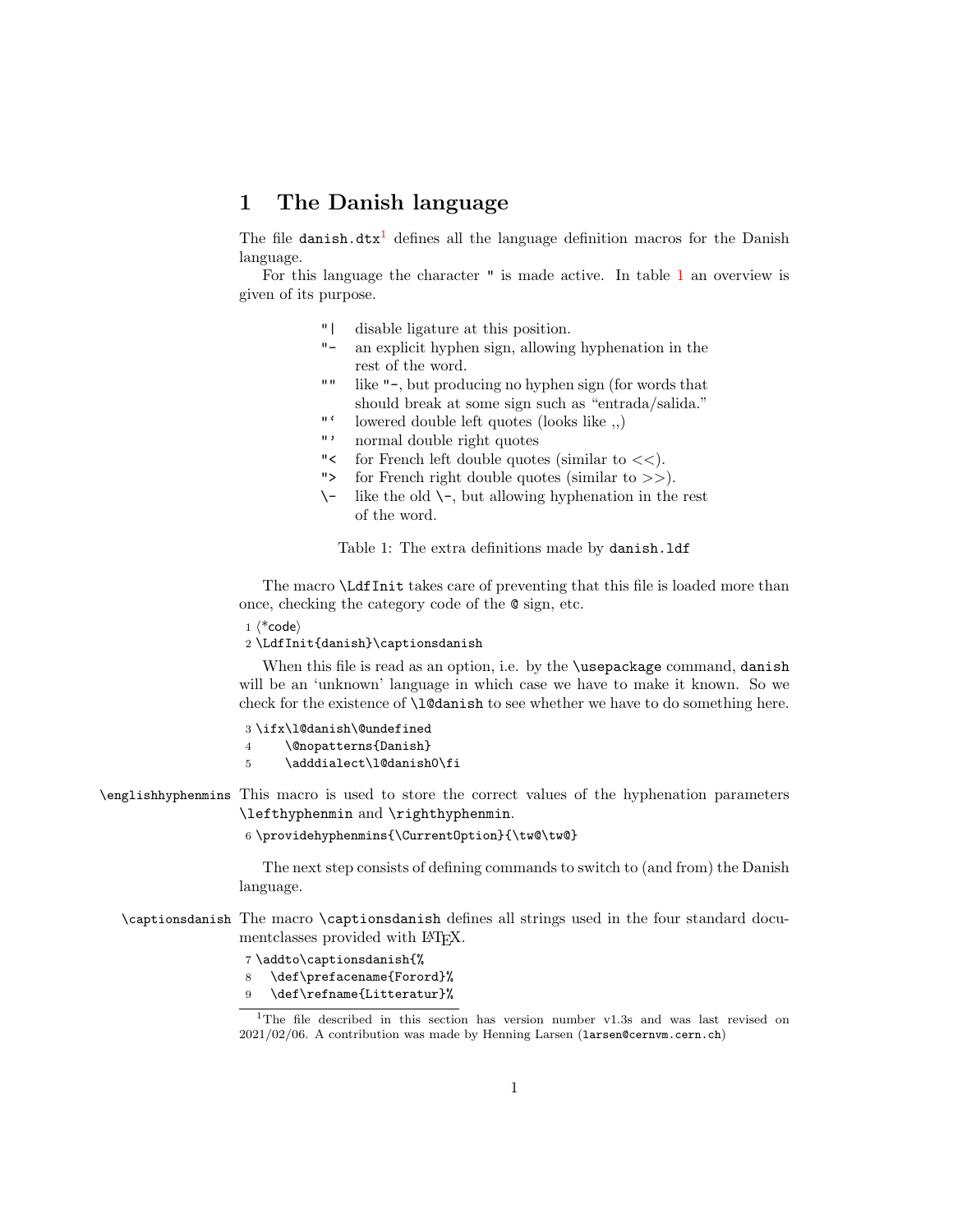- \def\abstractname{Resum\'e}%
- \def\bibname{Litteratur}%
- \def\chaptername{Kapitel}%
- \def\appendixname{Bilag}%
- \def\contentsname{Indhold}%
- \def\listfigurename{Figurer}%
- \def\listtablename{Tabeller}%
- \def\indexname{Indeks}%
- \def\figurename{Figur}%
- \def\tablename{Tabel}%
- \def\partname{Del}%
- \def\enclname{Vedlagt}%
- \def\ccname{Kopi til}% or Kopi sendt til
- \def\headtoname{Til}% in letter
- \def\pagename{Side}%
- \def\seename{Se}%
- \def\alsoname{Se ogs{\aa}}%
- \def\proofname{Bevis}%
- \def\glossaryname{Gloseliste}%
- }%

\datedanish The macro \datedanish redefines the command \today to produce Danish dates.

- \def\datedanish{%
- 31 \def\today{\number\day.~\ifcase\month\or
- januar\or februar\or marts\or april\or maj\or juni\or
- juli\or august\or september\or oktober\or november\or december\fi
- 34 \space\number\year}}

```
\extrasdanish
The macro \extrasdanish will perform all the extra definitions needed for the
\noextrasdanish
Danish language. The macro \noextrasdanish is used to cancel the actions of
                \extrasdanish.
```
Danish typesetting requires **\frenchspacing** to be in effect.

- \addto\extrasdanish{\bbl@frenchspacing}
- \addto\noextrasdanish{\bbl@nonfrenchspacing}

For Danish the " character is made active. This is done once, later on its definition may vary. Other languages in the same document may also use the " character for shorthands; we specify that the danish group of shorthands should be used.

```
37 \initiate@active@char{"}
38 \addto\extrasdanish{\languageshorthands{danish}}
39 \addto\extrasdanish{\bbl@activate{"}}
```
Don't forget to turn the shorthands off again.

\addto\noextrasdanish{\bbl@deactivate{"}}

First we define access to the low opening double quote and guillemets for quotations,

```
41 \declare@shorthand{danish}{"'}{%
```
42 \textormath{\quotedblbase}{\mbox{\quotedblbase}}}